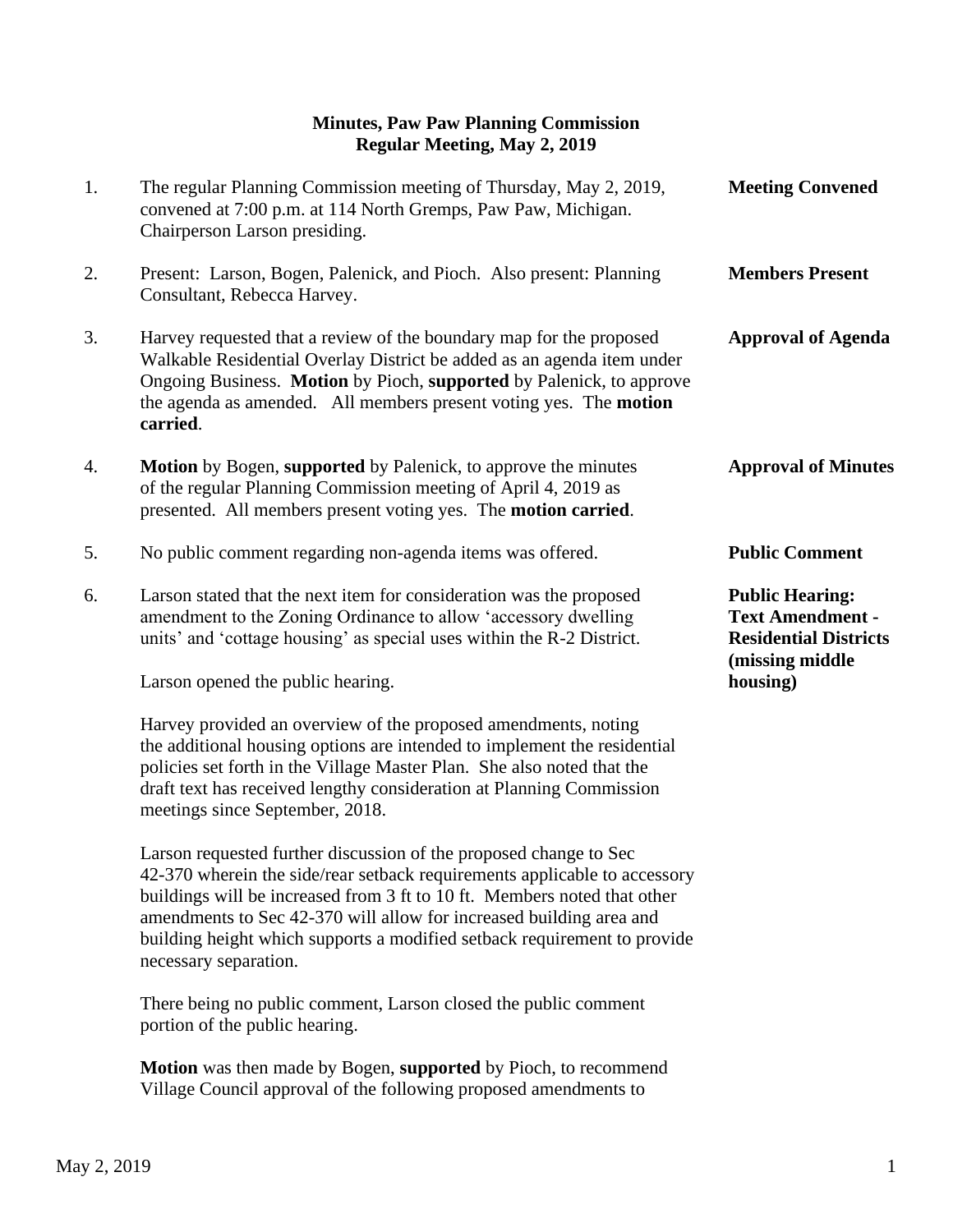allow for accessory dwelling units and cottage housing, and to modify the existing accessory building standards:

Sec – 42-141 & 42-143 – R-2 District Sec 42-362 – Structures Sec 42-370 – Accessory buildings Sec 42-373 – Accessory dwelling units Sec 42-374 – Cottage housing development

All members present voting yes. The **motion carried**.

7. Larson stated that the next item for consideration is the request by **New Business:**  First Presbyterian Church for Site Plan Review for a proposed parking **SPR - First** lot expansion and related site improvements at the site of the existing **Presbyterian** church. The subject property is located at 120 Pine Street and is within **Church** the R-2 District.

Tom Schuitmaker, Rev. Tiffany McCafferty, and Arnie Bunkley, project architect, were present on behalf of the application. They provided an overview of the site plan, noting the following:

- The project will include removal of a portion of the existing storage garage; the addition of a new entry vestibule; expansion of the parking lot east toward the church; and, the establishment of a new parking layout, including the addition of 11 parking spaces, green space island and drop off area.
- The home on the adjacent property was recently removed allowing for the proposed expansion.
- A lack of parking on the site is a historic problem; the proposal is intended to improve parking availability for both the congregation and the community groups that use the church.
- There is support for the project by the surrounding neighborhood.

Harvey provided a synopsis of the site plan review report. The applicants offered confirmation of compliance regarding parking lot design; outdoor lighting; building addition height and setbacks; signage and, refuse disposal.

Motion by Pioch, supported by Palenick, to recommend Site Plan Approval of the proposed building addition, parking lot expansion and related site work, based upon a finding of compliance with the standards for a 'church' set forth in Section 42-367 (8) and the Site Plan Review Criteria set forth in Section 42-402, subject to the following conditions:

1. Demonstration of compliance with applicable setback, parking and landscaping requirements.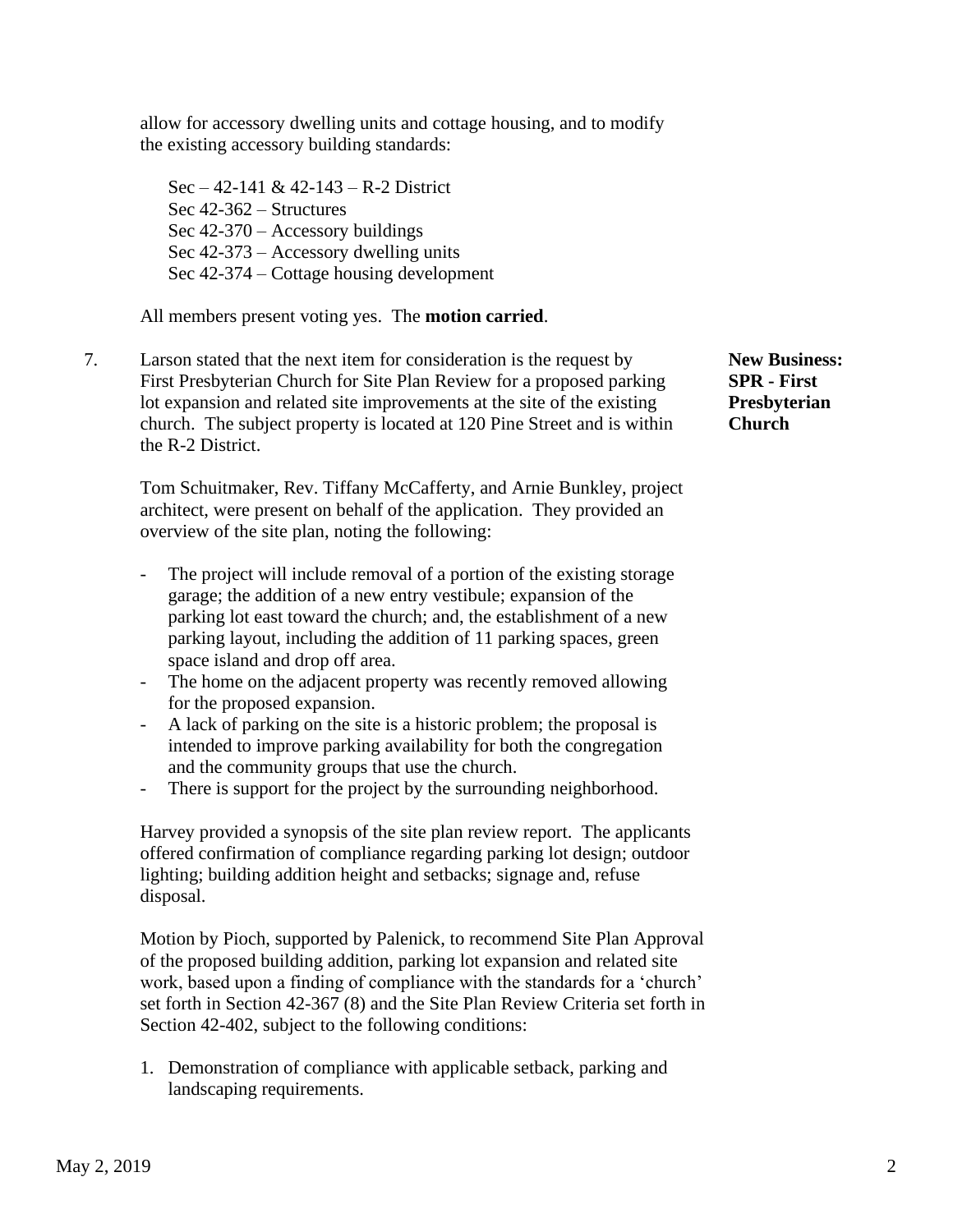- Off-street parking is prohibited within the required front yard setback area. *(Sec 42-367 (8) e.)*
- 48 off-street parking spaces required; 35 off-street parking spaces proposed. *(Sec 42-404)*
- 25% of the required landscaped open space shall be located between the building and the roadway. *(Sec 42-406 b.)*
- 2. Village Fire Department review/approval.
- 3. Village Department of Public Works review/approval of utility extensions/connections and the proposed method of storm water disposal.
- 4. Compliance with all Federal, State and Local codes/ordinances.

All members present voting yes. The **motion carried.**

8. Larson stated that the next item for consideration is the proposed **New Business**: amendment to Sec 42-348 H. so as to address signage related to existing **Text Amendment** buildings that are located within the Village Revitalization Area PUD **PUD Signage** District.

 Harvey referenced draft text provided dated May 2, 2019, noting the intent to increase signage options for buildings that currently exist within the PUD District. She explained that these buildings are not situated at the front lot line (as required for new buildings) and are not well-suited to the wall sign limitations of the district.

 Planning Commission discussion ensued regarding the objectives for signage within the PUD District wherein it was noted that a freestanding sign option for an existing building may be appropriate but should be limited to 'monument' or 'ground' signs. It was also noted that, although the District is provided access by Kalamazoo Street, it does not enjoy frontage on the major corridor and that provision for a development entry sign may also be in order.

 Harvey was directed to revise the draft text pursuant to the Planning Commission's discussion for consideration at the June meeting.

9. Larson stated that the next item for consideration was the review of the **OnGoing Business**: boundary map for the proposed Walkable Residential Overlay District.

 Harvey distributed a map that was prepared that illustrates the proposed boundary of the new overlay district as discussed by the Planning Commission in April. Board confirmation of the boundary map is